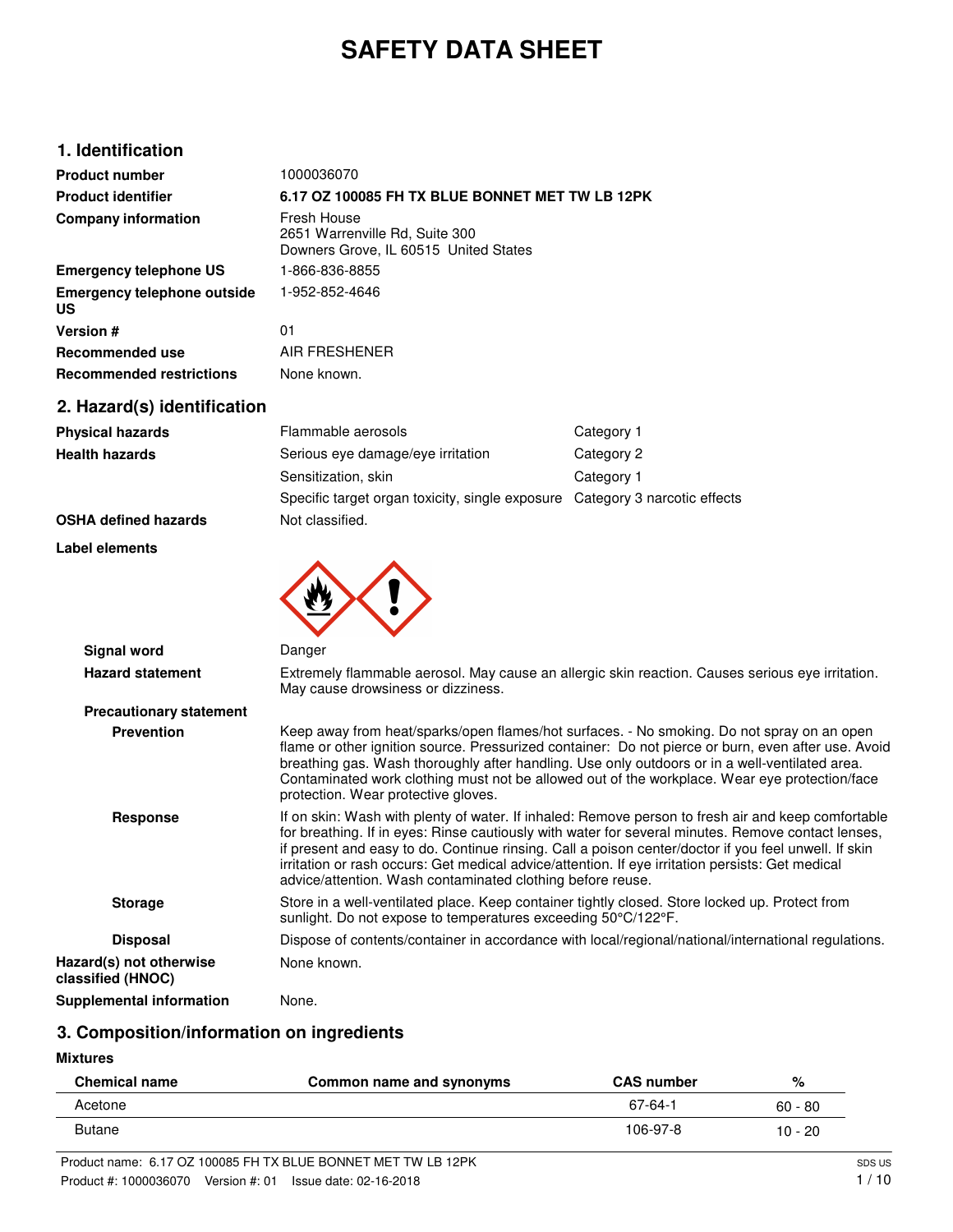| <b>Chemical name</b>                     | Common name and synonyms | <b>CAS number</b> | %          |
|------------------------------------------|--------------------------|-------------------|------------|
| Propane                                  |                          | 74-98-6           | $10 - 20$  |
| Amyl Cinnamal                            |                          | 122-40-7          | $0.1 - 1$  |
| Amyl Salicylate                          |                          | 2050-08-0         | $0.1 - 1$  |
| Eugenol                                  |                          | $97-53-0$         | $0.1 - 1$  |
| Hydoxycitronellal                        |                          | 107-75-5          | $0.1 - 1$  |
| Phenyl Ethyl Alcohol                     |                          | $60 - 12 - 8$     | $0.1 - 1$  |
| Other components below reportable levels |                          |                   | $2.5 - 10$ |

\*Designates that a specific chemical identity and/or percentage of composition has been withheld as a trade secret.

#### **4. First-aid measures**

| <b>Inhalation</b>                                                            | Remove victim to fresh air and keep at rest in a position comfortable for breathing. Call a POISON<br>CENTER or doctor/physician if you feel unwell.                                                                               |  |
|------------------------------------------------------------------------------|------------------------------------------------------------------------------------------------------------------------------------------------------------------------------------------------------------------------------------|--|
| <b>Skin contact</b>                                                          | Remove contaminated clothing immediately and wash skin with soap and water. In case of<br>eczema or other skin disorders: Seek medical attention and take along these instructions.                                                |  |
| Eye contact                                                                  | If eve irritation persists: Get medical advice/attention.                                                                                                                                                                          |  |
| Ingestion                                                                    | Rinse mouth. Get medical attention if symptoms occur.                                                                                                                                                                              |  |
| <b>Most important</b><br>symptoms/effects, acute and<br>delayed              | May cause drowsiness and dizziness. Headache. Nausea, vomiting. Severe eye irritation.<br>Symptoms may include stinging, tearing, redness, swelling, and blurred vision. May cause an<br>allergic skin reaction. Dermatitis. Rash. |  |
| Indication of immediate<br>medical attention and special<br>treatment needed | Provide general supportive measures and treat symptomatically. Keep victim under observation.<br>Symptoms may be delayed.                                                                                                          |  |
| <b>General information</b>                                                   | Wash contaminated clothing before reuse.                                                                                                                                                                                           |  |

# **5. Fire-fighting measures**

| Suitable extinguishing media                                     | Alcohol resistant foam. Powder. Carbon dioxide (CO2).                                                                                                                                                                                                                            |  |  |
|------------------------------------------------------------------|----------------------------------------------------------------------------------------------------------------------------------------------------------------------------------------------------------------------------------------------------------------------------------|--|--|
| Unsuitable extinguishing<br>media                                | Do not use water jet as an extinguisher, as this will spread the fire.                                                                                                                                                                                                           |  |  |
| Specific hazards arising from<br>the chemical                    | Contents under pressure. Pressurized container may explode when exposed to heat or flame.                                                                                                                                                                                        |  |  |
| Special protective equipment<br>and precautions for firefighters | Firefighters must use standard protective equipment including flame retardant coat, helmet with<br>face shield, gloves, rubber boots, and in enclosed spaces, SCBA.                                                                                                              |  |  |
| <b>Fire fighting</b><br>equipment/instructions                   | Move containers from fire area if you can do so without risk. Containers should be cooled with<br>water to prevent vapor pressure build up. For massive fire in cargo area, use unmanned hose<br>holder or monitor nozzles, if possible. If not, withdraw and let fire burn out. |  |  |
| <b>Specific methods</b>                                          | Move containers from fire area if you can do so without risk. In the event of fire and/or explosion do<br>not breathe fumes.                                                                                                                                                     |  |  |
| <b>General fire hazards</b>                                      | Extremely flammable aerosol.                                                                                                                                                                                                                                                     |  |  |

## **6. Accidental release measures**

| Personal precautions,<br>protective equipment and<br>emergency procedures | Keep unnecessary personnel away. Keep people away from and upwind of spill/leak. Wear<br>appropriate protective equipment and clothing during clean-up. Avoid breathing gas. Do not touch<br>damaged containers or spilled material unless wearing appropriate protective clothing. Ventilate<br>closed spaces before entering them. Local authorities should be advised if significant spillages<br>cannot be contained. For personal protection, see section 8 of the SDS.                                                                                                 |
|---------------------------------------------------------------------------|------------------------------------------------------------------------------------------------------------------------------------------------------------------------------------------------------------------------------------------------------------------------------------------------------------------------------------------------------------------------------------------------------------------------------------------------------------------------------------------------------------------------------------------------------------------------------|
| Methods and materials for<br>containment and cleaning up                  | Refer to attached safety data sheets and/or instructions for use. Stop leak if you can do so without<br>risk. Move the cylinder to a safe and open area if the leak is irreparable. Isolate area until gas has<br>dispersed. Eliminate all ignition sources (no smoking, flares, sparks, or flames in immediate area).<br>Keep combustibles (wood, paper, oil, etc.) away from spilled material. Cover with plastic sheet to<br>prevent spreading. Absorb in vermiculite, dry sand or earth and place into containers. Following<br>product recovery, flush area with water. |
| <b>Environmental precautions</b>                                          | Small Spills: Wipe up with absorbent material (e.g. cloth, fleece). Clean surface thoroughly to<br>remove residual contamination. For waste disposal, see section 13 of the SDS.<br>Avoid discharge into drains, water courses or onto the ground.                                                                                                                                                                                                                                                                                                                           |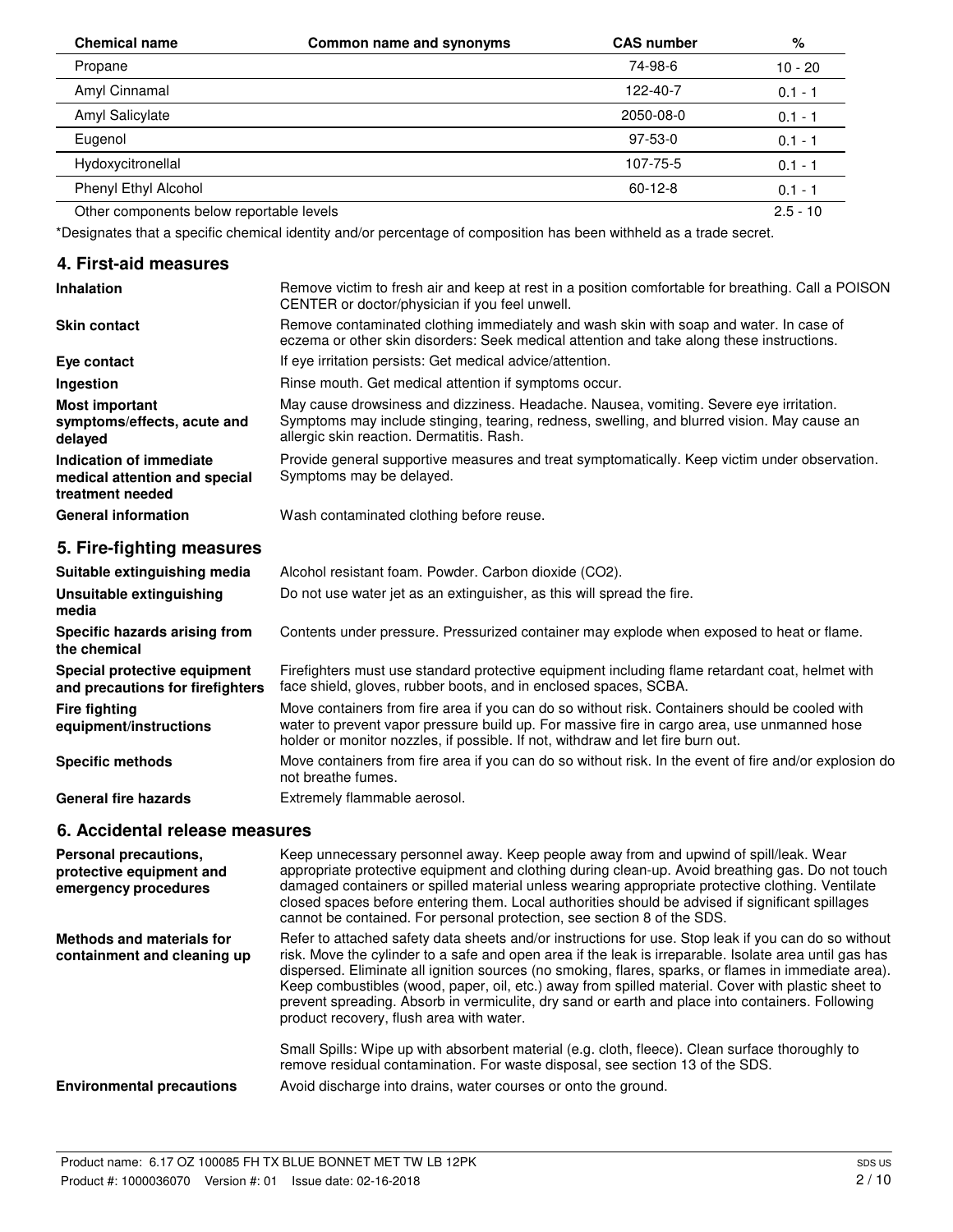## **7. Handling and storage**

| Precautions for safe handling                                   | Pressurized container: Do not pierce or burn, even after use. Do not use if spray button is missing<br>or defective. Do not spray on a naked flame or any other incandescent material. Do not smoke<br>while using or until sprayed surface is thoroughly dry. Do not cut, weld, solder, drill, grind, or<br>expose containers to heat, flame, sparks, or other sources of ignition. All equipment used when<br>handling the product must be grounded. Do not re-use empty containers. Avoid breathing gas.<br>Avoid contact with eyes, skin, and clothing. Use only in well-ventilated areas. Wear appropriate<br>personal protective equipment. Observe good industrial hygiene practices. |
|-----------------------------------------------------------------|----------------------------------------------------------------------------------------------------------------------------------------------------------------------------------------------------------------------------------------------------------------------------------------------------------------------------------------------------------------------------------------------------------------------------------------------------------------------------------------------------------------------------------------------------------------------------------------------------------------------------------------------------------------------------------------------|
| Conditions for safe storage,<br>including any incompatibilities | Level 3 Aerosol.                                                                                                                                                                                                                                                                                                                                                                                                                                                                                                                                                                                                                                                                             |
|                                                                 | Store locked up. Pressurized container. Protect from sunlight and do not expose to temperatures<br>exceeding 50°C/122 °F. Do not puncture, incinerate or crush. Do not handle or store near an open<br>flame, heat or other sources of ignition. This material can accumulate static charge which may                                                                                                                                                                                                                                                                                                                                                                                        |

cause spark and become an ignition source. Store away from incompatible materials (see Section

#### **8. Exposure controls/personal protection**

## 10 of the SDS). **Occupational exposure limits US. OSHA Table Z-1 Limits for Air Contaminants (29 CFR 1910.1000) Components Type Value** Acetone (CAS 67-64-1) PEL PEL 2400 mg/m3 1000 ppm Propane (CAS 74-98-6) PEL PEL 1800 mg/m3 1000 ppm **US. ACGIH Threshold Limit Values Components Type Value** Acetone (CAS 67-64-1) STEL 500 ppm TWA 250 ppm Butane (CAS 106-97-8) STEL 3000 ppm **US. NIOSH: Pocket Guide to Chemical Hazards Components Type Value** Acetone (CAS 67-64-1) TWA TWA 590 mg/m3 250 ppm Butane (CAS 106-97-8) **TWA** 1900 mg/m3 800 ppm Propane (CAS 74-98-6) TWA 1800 mg/m3 1000 ppm **Biological limit values ACGIH Biological Exposure Indices Components Value Determinant Specimen Sampling Time** Acetone (CAS 67-64-1) 25 mg/l Acetone Matchesone Urine \* - For sampling details, please see the source document. **Appropriate engineering** Provide eyewash station. **controls Individual protection measures, such as personal protective equipment Eye/face protection** If contact is likely, safety glasses with side shields are recommended. **Skin protection** Wear appropriate chemical resistant gloves. Suitable gloves can be recommended by the glove supplier. **Hand protection**

**Other** Wear appropriate chemical resistant clothing. If permissible levels are exceeded use NIOSH mechanical filter / organic vapor cartridge or an air-supplied respirator. **Respiratory protection**

**Thermal hazards** Wear appropriate thermal protective clothing, when necessary.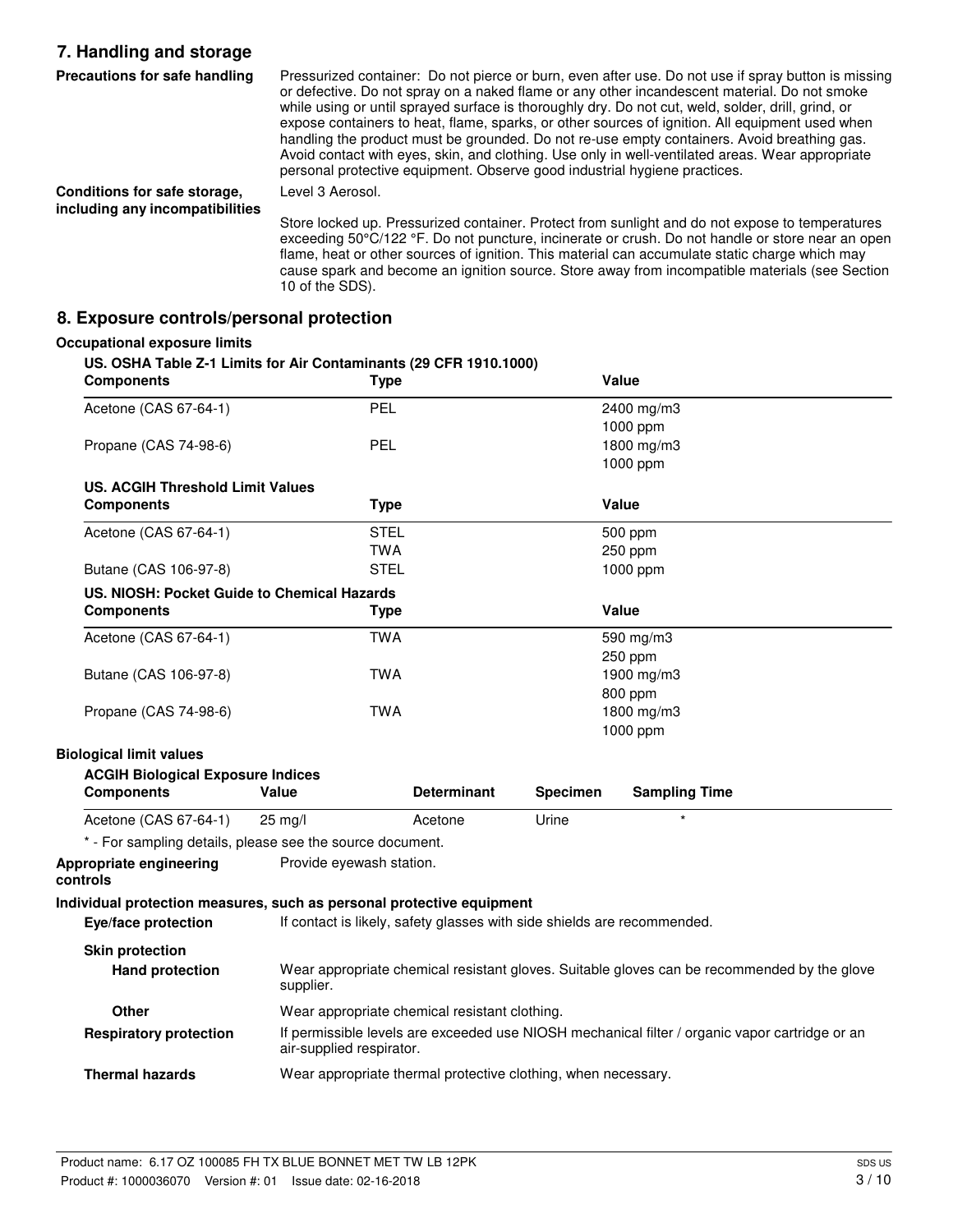When using do not smoke. Always observe good personal hygiene measures, such as washing after handling the material and before eating, drinking, and/or smoking. Routinely wash work clothing and protective equipment to remove contaminants. Contaminated work clothing should not be allowed out of the workplace.

#### **9. Physical and chemical properties**

| Appearance                                        |                                                                                               |  |  |
|---------------------------------------------------|-----------------------------------------------------------------------------------------------|--|--|
| <b>Physical state</b>                             | Gas.                                                                                          |  |  |
| <b>Form</b>                                       | Aerosol.                                                                                      |  |  |
| Color                                             | Not available.                                                                                |  |  |
| Odor                                              | Not available.                                                                                |  |  |
| <b>Odor threshold</b>                             | Not available.                                                                                |  |  |
| pH                                                | Not available.                                                                                |  |  |
| Melting point/freezing point                      | Not available.                                                                                |  |  |
| Initial boiling point and boiling<br>range        | 132.89 °F (56.05 °C) estimated                                                                |  |  |
| <b>Flash point</b>                                | -156.0 $\degree$ F (-104.4 $\degree$ C) propellant estimated                                  |  |  |
| <b>Evaporation rate</b>                           | Not available.                                                                                |  |  |
| Flammability (solid, gas)                         | Not available.                                                                                |  |  |
| Upper/lower flammability or explosive limits      |                                                                                               |  |  |
| <b>Flammability limit - lower</b><br>(%)          | 2.4 % estimated                                                                               |  |  |
| <b>Flammability limit - upper</b><br>(%)          | 11.9 % estimated                                                                              |  |  |
| Explosive limit - lower (%)                       | Not available.                                                                                |  |  |
| Explosive limit - upper (%)                       | Not available.                                                                                |  |  |
| Vapor pressure                                    | Not available.                                                                                |  |  |
| <b>Vapor density</b>                              | Not available.                                                                                |  |  |
| <b>Relative density</b>                           | Not available.                                                                                |  |  |
| Solubility(ies)                                   |                                                                                               |  |  |
| Solubility (water)                                | Not available.                                                                                |  |  |
| <b>Partition coefficient</b><br>(n-octanol/water) | Not available.                                                                                |  |  |
| <b>Auto-ignition temperature</b>                  | Not available.                                                                                |  |  |
| <b>Decomposition temperature</b>                  | Not available.                                                                                |  |  |
| <b>Viscosity</b>                                  | Not available.                                                                                |  |  |
| <b>Other information</b>                          |                                                                                               |  |  |
| <b>Explosive properties</b>                       | Not explosive.                                                                                |  |  |
| <b>Oxidizing properties</b>                       | Not oxidizing.                                                                                |  |  |
| <b>Specific gravity</b>                           | 0.722 estimated                                                                               |  |  |
| 10. Stability and reactivity                      |                                                                                               |  |  |
| Reactivity                                        | The product is stable and non-reactive under normal conditions of use, storage and transport. |  |  |
| <b>Chemical stability</b>                         | Material is stable under normal conditions.                                                   |  |  |
| <b>Possibility of hazardous</b><br>reactions      | Hazardous polymerization does not occur.                                                      |  |  |
| <b>Conditions to avoid</b>                        | Avoid temperatures exceeding the flash point. Contact with incompatible materials.            |  |  |
| Incompatible materials                            | Acids. Strong oxidizing agents. Nitrates. Fluorine. Chlorine.                                 |  |  |

### **11. Toxicological information**

**products**

#### **Information on likely routes of exposure**

**Inhalation** May cause drowsiness and dizziness. Headache. Nausea, vomiting.

Hazardous decomposition No hazardous decomposition products are known.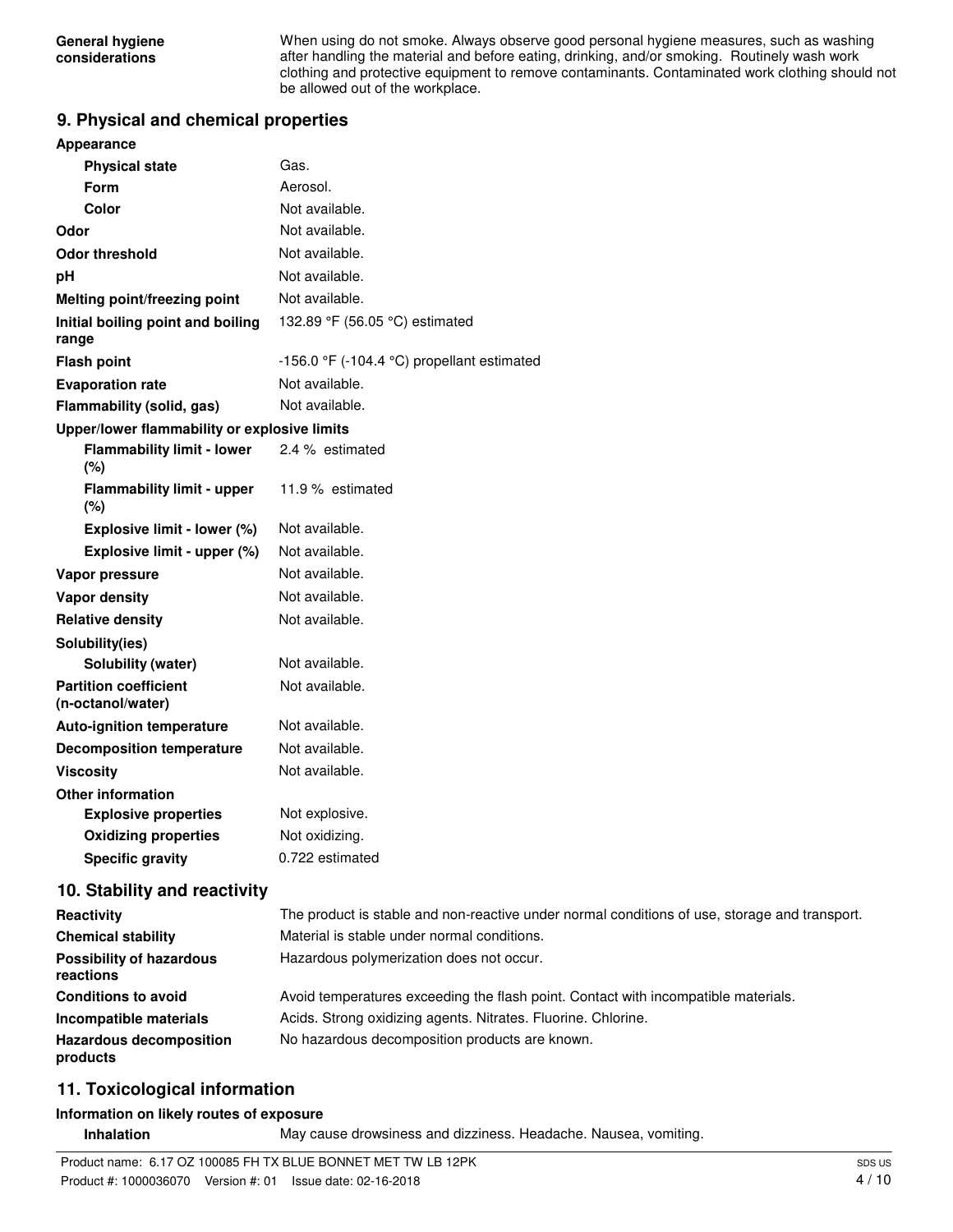| <b>Skin contact</b>                                                                | May cause an allergic skin reaction.                                                                                                                                                                                               |
|------------------------------------------------------------------------------------|------------------------------------------------------------------------------------------------------------------------------------------------------------------------------------------------------------------------------------|
| Eye contact                                                                        | Causes serious eye irritation.                                                                                                                                                                                                     |
| Ingestion                                                                          | Expected to be a low ingestion hazard.                                                                                                                                                                                             |
| Symptoms related to the<br>physical, chemical and<br>toxicological characteristics | May cause drowsiness and dizziness. Headache. Nausea, vomiting. Severe eye irritation.<br>Symptoms may include stinging, tearing, redness, swelling, and blurred vision. May cause an<br>allergic skin reaction. Dermatitis. Rash. |

#### **Information on toxicological effects**

**Acute toxicity** Narcotic effects. May cause an allergic skin reaction.

| <b>Components</b>                  | <b>Species</b> | <b>Test Results</b>    |
|------------------------------------|----------------|------------------------|
| Acetone (CAS 67-64-1)              |                |                        |
| <b>Acute</b>                       |                |                        |
| <b>Dermal</b>                      |                |                        |
| LD50                               | Guinea pig     | > 7426 mg/kg, 24 Hours |
|                                    |                | > 9.4 ml/kg, 24 Hours  |
|                                    | Rabbit         | > 7426 mg/kg, 24 Hours |
|                                    |                | > 9.4 ml/kg, 24 Hours  |
| <b>Inhalation</b>                  |                |                        |
| LC50                               | Rat            | 55700 ppm, 3 Hours     |
|                                    |                | 132 mg/l, 3 Hours      |
|                                    |                | 50.1 mg/l              |
| Oral                               |                |                        |
| LD50                               | Rat            | 5800 mg/kg             |
|                                    |                | 2.2 ml/kg              |
| Butane (CAS 106-97-8)              |                |                        |
| <b>Acute</b>                       |                |                        |
| <b>Inhalation</b>                  |                |                        |
| LC50                               | Mouse          | 1237 mg/l, 120 Minutes |
|                                    |                | 52 %, 120 Minutes      |
|                                    | Rat            | 1355 mg/l              |
| Eugenol (CAS 97-53-0)              |                |                        |
| <b>Acute</b>                       |                |                        |
| <b>Inhalation</b>                  |                |                        |
| Aerosol                            |                |                        |
| LD50                               | Rat            | > 2.6 mg/l, 4 Hours    |
| Oral                               |                |                        |
| LD50                               | Mouse          | 1500 - 3000 mg/kg      |
|                                    | Rat            | > 2000 mg/kg           |
| Phenyl Ethyl Alcohol (CAS 60-12-8) |                |                        |
| <b>Acute</b>                       |                |                        |
| <b>Dermal</b>                      |                |                        |
| LD50                               | Rabbit         | 2535 mg/kg, 24 Hours   |
|                                    |                | 0.79 ml/kg, 24 Hours   |
| Oral                               |                |                        |
| LD50                               | Rat            | 1580 - 2020 mg/kg      |
|                                    |                | 2.46 ml/kg             |
| Propane (CAS 74-98-6)              |                |                        |
| <b>Acute</b>                       |                |                        |
| Inhalation                         |                |                        |
| LC50                               | Mouse          | 1237 mg/l, 120 Minutes |
|                                    |                | 52 %, 120 Minutes      |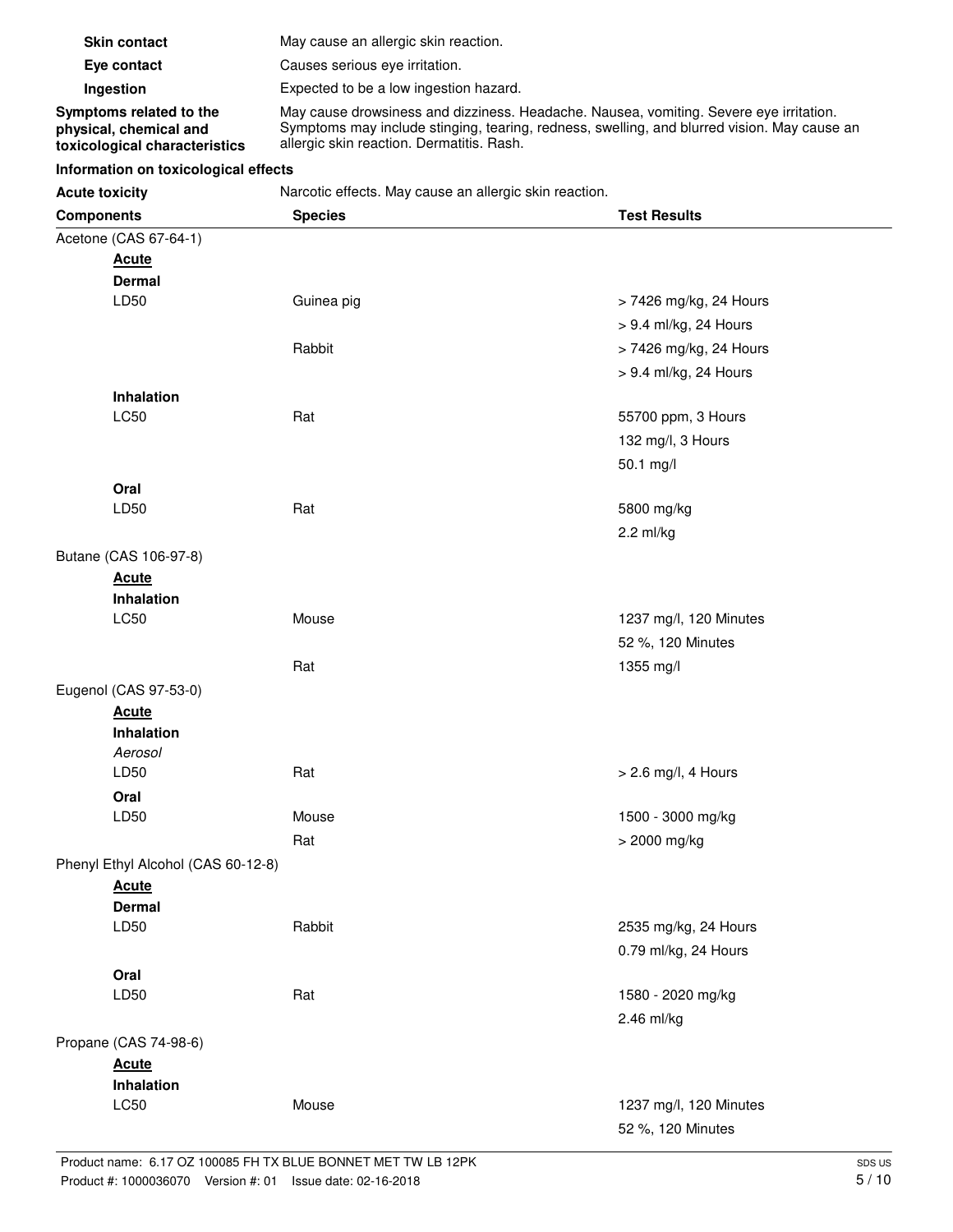| <b>Components</b>                                                                            | <b>Species</b>                                                                                                                                                                                        |                                                                                 | <b>Test Results</b>                                                                      |  |
|----------------------------------------------------------------------------------------------|-------------------------------------------------------------------------------------------------------------------------------------------------------------------------------------------------------|---------------------------------------------------------------------------------|------------------------------------------------------------------------------------------|--|
|                                                                                              | Rat                                                                                                                                                                                                   |                                                                                 | 1355 mg/l                                                                                |  |
|                                                                                              |                                                                                                                                                                                                       |                                                                                 | 658 mg/l/4h                                                                              |  |
|                                                                                              |                                                                                                                                                                                                       | * Estimates for product may be based on additional component data not shown.    |                                                                                          |  |
| <b>Skin corrosion/irritation</b>                                                             |                                                                                                                                                                                                       | Prolonged skin contact may cause temporary irritation.                          |                                                                                          |  |
| Serious eye damage/eye<br>irritation                                                         | Causes serious eye irritation.                                                                                                                                                                        |                                                                                 |                                                                                          |  |
| Respiratory or skin sensitization                                                            |                                                                                                                                                                                                       |                                                                                 |                                                                                          |  |
| <b>Respiratory sensitization</b>                                                             |                                                                                                                                                                                                       | Not a respiratory sensitizer.                                                   |                                                                                          |  |
| <b>Skin sensitization</b>                                                                    |                                                                                                                                                                                                       | May cause an allergic skin reaction.                                            |                                                                                          |  |
| <b>Germ cell mutagenicity</b>                                                                |                                                                                                                                                                                                       | mutagenic or genotoxic.                                                         | No data available to indicate product or any components present at greater than 0.1% are |  |
| Carcinogenicity                                                                              |                                                                                                                                                                                                       | This product is not considered to be a carcinogen by IARC, ACGIH, NTP, or OSHA. |                                                                                          |  |
| IARC Monographs. Overall Evaluation of Carcinogenicity                                       |                                                                                                                                                                                                       |                                                                                 |                                                                                          |  |
| Eugenol (CAS 97-53-0)<br>OSHA Specifically Regulated Substances (29 CFR 1910.1001-1050)      |                                                                                                                                                                                                       |                                                                                 | 3 Not classifiable as to carcinogenicity to humans.                                      |  |
| Not regulated.<br>US. National Toxicology Program (NTP) Report on Carcinogens<br>Not listed. |                                                                                                                                                                                                       |                                                                                 |                                                                                          |  |
| <b>Reproductive toxicity</b>                                                                 | This product is not expected to cause reproductive or developmental effects.                                                                                                                          |                                                                                 |                                                                                          |  |
| Specific target organ toxicity -<br>single exposure                                          | May cause drowsiness and dizziness.                                                                                                                                                                   |                                                                                 |                                                                                          |  |
| Specific target organ toxicity -<br>repeated exposure                                        | Not classified.                                                                                                                                                                                       |                                                                                 |                                                                                          |  |
| <b>Aspiration hazard</b>                                                                     | Not an aspiration hazard.                                                                                                                                                                             |                                                                                 |                                                                                          |  |
| 12. Ecological information                                                                   |                                                                                                                                                                                                       |                                                                                 |                                                                                          |  |
| <b>Ecotoxicity</b>                                                                           | The product is not classified as environmentally hazardous. However, this does not exclude the<br>possibility that large or frequent spills can have a harmful or damaging effect on the environment. |                                                                                 |                                                                                          |  |
| <b>Components</b>                                                                            |                                                                                                                                                                                                       | <b>Species</b>                                                                  | <b>Test Results</b>                                                                      |  |
| Acetone (CAS 67-64-1)                                                                        |                                                                                                                                                                                                       |                                                                                 |                                                                                          |  |
| <b>Aquatic</b>                                                                               |                                                                                                                                                                                                       |                                                                                 |                                                                                          |  |
| Crustacea                                                                                    | EC <sub>50</sub>                                                                                                                                                                                      | Water flea (Daphnia magna)                                                      | 21.6 - 23.9 mg/l, 48 hours                                                               |  |
| Fish                                                                                         | <b>LC50</b>                                                                                                                                                                                           | Rainbow trout, donaldson trout<br>(Oncorhynchus mykiss)                         | 4740 - 6330 mg/l, 96 hours                                                               |  |
| Eugenol (CAS 97-53-0)                                                                        |                                                                                                                                                                                                       |                                                                                 |                                                                                          |  |

**Aquatic**

Fish EC50 Eathead minnow (Pimephales promelas) 24 mg/l, 96 hours

\* Estimates for product may be based on additional component data not shown.

**Persistence and degradability** No data is available on the degradability of this product.

#### **Bioaccumulative potential**

|                             | Partition coefficient n-octanol / water (log Kow)                                                                                                                                          |
|-----------------------------|--------------------------------------------------------------------------------------------------------------------------------------------------------------------------------------------|
| Acetone                     | $-0.24$                                                                                                                                                                                    |
| <b>Butane</b>               | 2.89                                                                                                                                                                                       |
| Eugenol                     | 2.27                                                                                                                                                                                       |
| <b>Phenyl Ethyl Alcohol</b> | 1.36                                                                                                                                                                                       |
| Propane                     | 2.36                                                                                                                                                                                       |
| Mobility in soil            | No data available.                                                                                                                                                                         |
| Other adverse effects       | No other adverse environmental effects (e.g. ozone depletion, photochemical ozone creation<br>potential, endocrine disruption, global warming potential) are expected from this component. |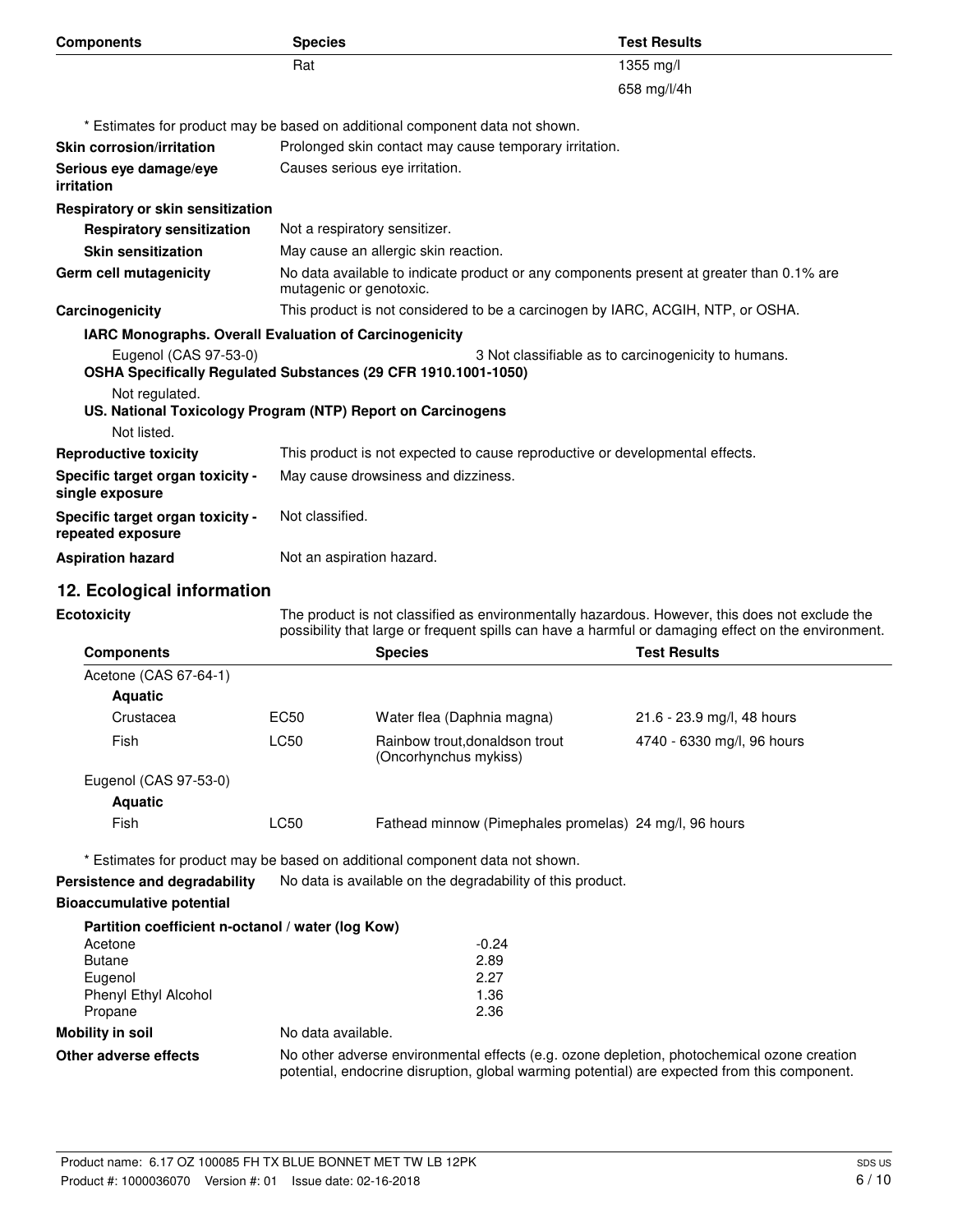## **13. Disposal considerations**

| <b>Disposal instructions</b>             | Collect and reclaim or dispose in sealed containers at licensed waste disposal site. Contents<br>under pressure. Do not puncture, incinerate or crush. Dispose of contents/container in accordance<br>with local/regional/national/international regulations. |
|------------------------------------------|---------------------------------------------------------------------------------------------------------------------------------------------------------------------------------------------------------------------------------------------------------------|
| Local disposal regulations               | Dispose in accordance with all applicable regulations.                                                                                                                                                                                                        |
| Hazardous waste code                     | The waste code should be assigned in discussion between the user, the producer and the waste<br>disposal company.                                                                                                                                             |
| Waste from residues / unused<br>products | Dispose of in accordance with local regulations. Empty containers or liners may retain some<br>product residues. This material and its container must be disposed of in a safe manner (see:<br>Disposal instructions).                                        |
| Contaminated packaging                   | Since emptied containers may retain product residue, follow label warnings even after container is<br>emptied. Empty containers should be taken to an approved waste handling site for recycling or<br>disposal. Do not re-use empty containers.              |

## **14. Transport information**

#### **DOT**

| UN number                   | UN1950                                                                                               |
|-----------------------------|------------------------------------------------------------------------------------------------------|
| UN proper shipping name     | Aerosols, flammable, (each not exceeding 1 L capacity)                                               |
| Transport hazard class(es)  |                                                                                                      |
| <b>Class</b>                | 2.1                                                                                                  |
| <b>Subsidiary risk</b>      | $\overline{\phantom{a}}$                                                                             |
| Label(s)                    | 2.1                                                                                                  |
| Packing group               | Not applicable.                                                                                      |
|                             | Special precautions for user Read safety instructions, SDS and emergency procedures before handling. |
| <b>Special provisions</b>   | N82                                                                                                  |
| <b>Packaging exceptions</b> | 306                                                                                                  |
| Packaging non bulk          | None                                                                                                 |
| Packaging bulk              | None                                                                                                 |

This product meets the exception requirements of section 173.306 as a limited quantity and may be shipped as a limited quantity. Until 12/31/2020, the "Consumer Commodity - ORM-D" marking may still be used in place of the new limited quantity diamond mark for packages of UN 1950 Aerosols. Limited quantities require the limited quantity diamond mark on cartons after 12/31/20 and may be used now in place of the "Consumer Commodity ORM-D" marking.

#### **IATA**

| <b>UN number</b>                  | <b>UN1950</b>                                                                                        |
|-----------------------------------|------------------------------------------------------------------------------------------------------|
| UN proper shipping name           | Aerosols, flammable                                                                                  |
| <b>Transport hazard class(es)</b> |                                                                                                      |
| <b>Class</b>                      | 2.1                                                                                                  |
| <b>Subsidiary risk</b>            |                                                                                                      |
| Label(s)                          | 2.1                                                                                                  |
| Packing group                     | Not applicable.                                                                                      |
| <b>Environmental hazards</b>      | No.                                                                                                  |
| <b>ERG Code</b>                   | 10L                                                                                                  |
|                                   | Special precautions for user Read safety instructions, SDS and emergency procedures before handling. |
| Other information                 |                                                                                                      |
| Passenger and cargo               | Allowed with restrictions.                                                                           |
| aircraft                          |                                                                                                      |
| Cargo aircraft only               | Allowed with restrictions.                                                                           |
| <b>Packaging Exceptions</b>       | LTD QTY                                                                                              |
| <b>IMDG</b>                       |                                                                                                      |
| <b>UN number</b>                  | UN1950                                                                                               |
| UN proper shipping name           | <b>AEROSOLS</b>                                                                                      |
| Transport hazard class(es)        |                                                                                                      |
| <b>Class</b>                      | 2.1                                                                                                  |
| <b>Subsidiary risk</b>            |                                                                                                      |
| Label(s)                          | 2.1                                                                                                  |
| Packing group                     | Not applicable.                                                                                      |
| <b>Environmental hazards</b>      |                                                                                                      |
| <b>Marine pollutant</b>           | No.                                                                                                  |
| <b>EmS</b>                        | $F-D. S-U$                                                                                           |
|                                   | Special precautions for user Read safety instructions, SDS and emergency procedures before handling. |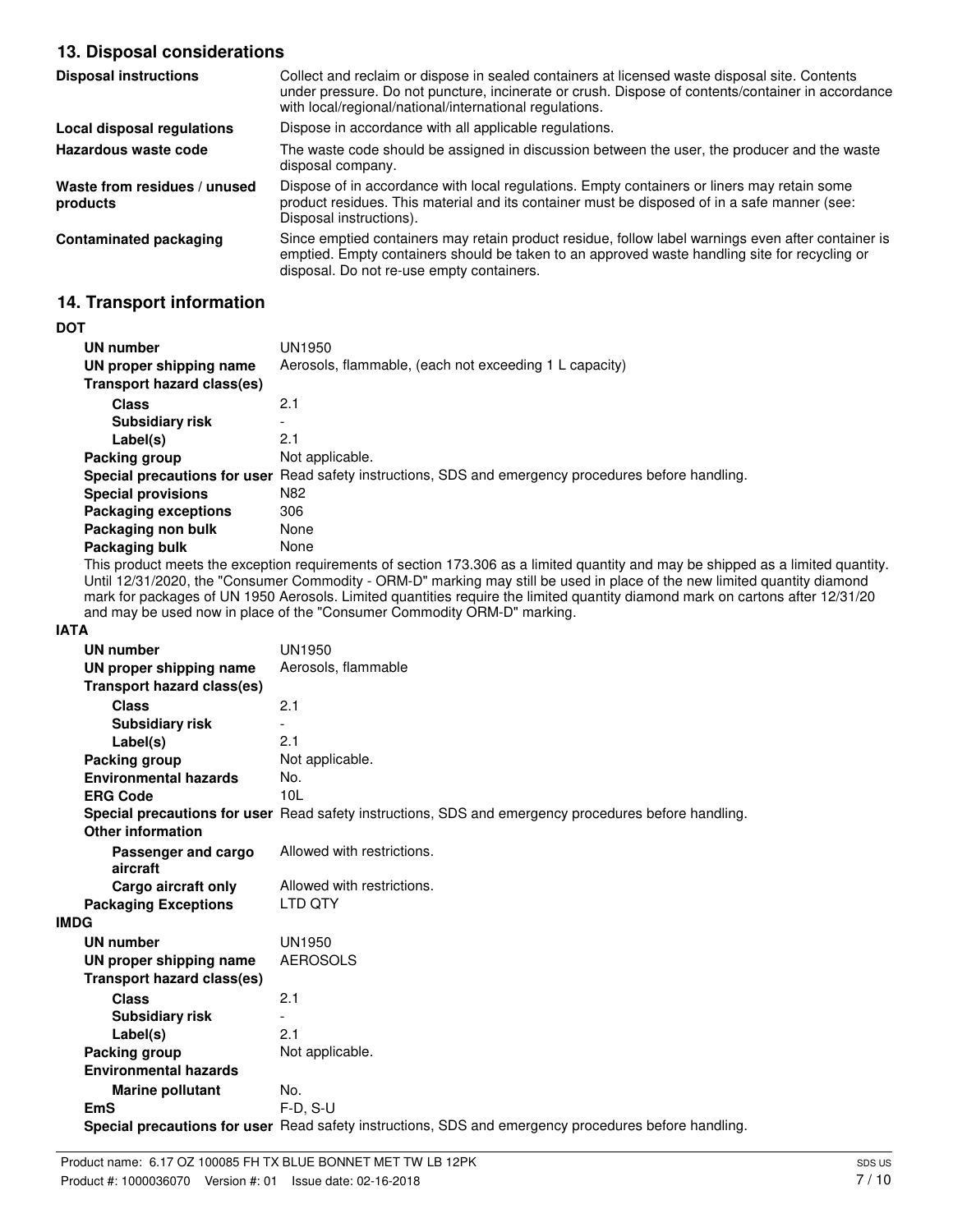**Packaging Exceptions** LTD QTY **Transport in bulk according to** Not applicable. **Annex II of MARPOL 73/78 and the IBC Code DOT**



**15. Regulatory information** This product is a "Hazardous Chemical" as defined by the OSHA Hazard Communication Standard, 29 CFR 1910.1200. **US federal regulations TSCA Section 12(b) Export Notification (40 CFR 707, Subpt. D)** Not regulated. **CERCLA Hazardous Substance List (40 CFR 302.4)** Acetone (CAS 67-64-1) Listed. **SARA 304 Emergency release notification** Not regulated. **OSHA Specifically Regulated Substances (29 CFR 1910.1001-1050)** Not regulated. **Superfund Amendments and Reauthorization Act of 1986 (SARA)** Immediate Hazard - Yes Delayed Hazard - No Fire Hazard - Yes Pressure Hazard - No Reactivity Hazard - No **Hazard categories SARA 302 Extremely hazardous substance** Not listed. **SARA 311/312 Hazardous** No **chemical SARA 313 (TRI reporting)** Not regulated. **Other federal regulations Clean Air Act (CAA) Section 112 Hazardous Air Pollutants (HAPs) List** Not regulated. **Clean Air Act (CAA) Section 112(r) Accidental Release Prevention (40 CFR 68.130)** Butane (CAS 106-97-8) Propane (CAS 74-98-6) **Safe Drinking Water Act** Not regulated. **(SDWA)**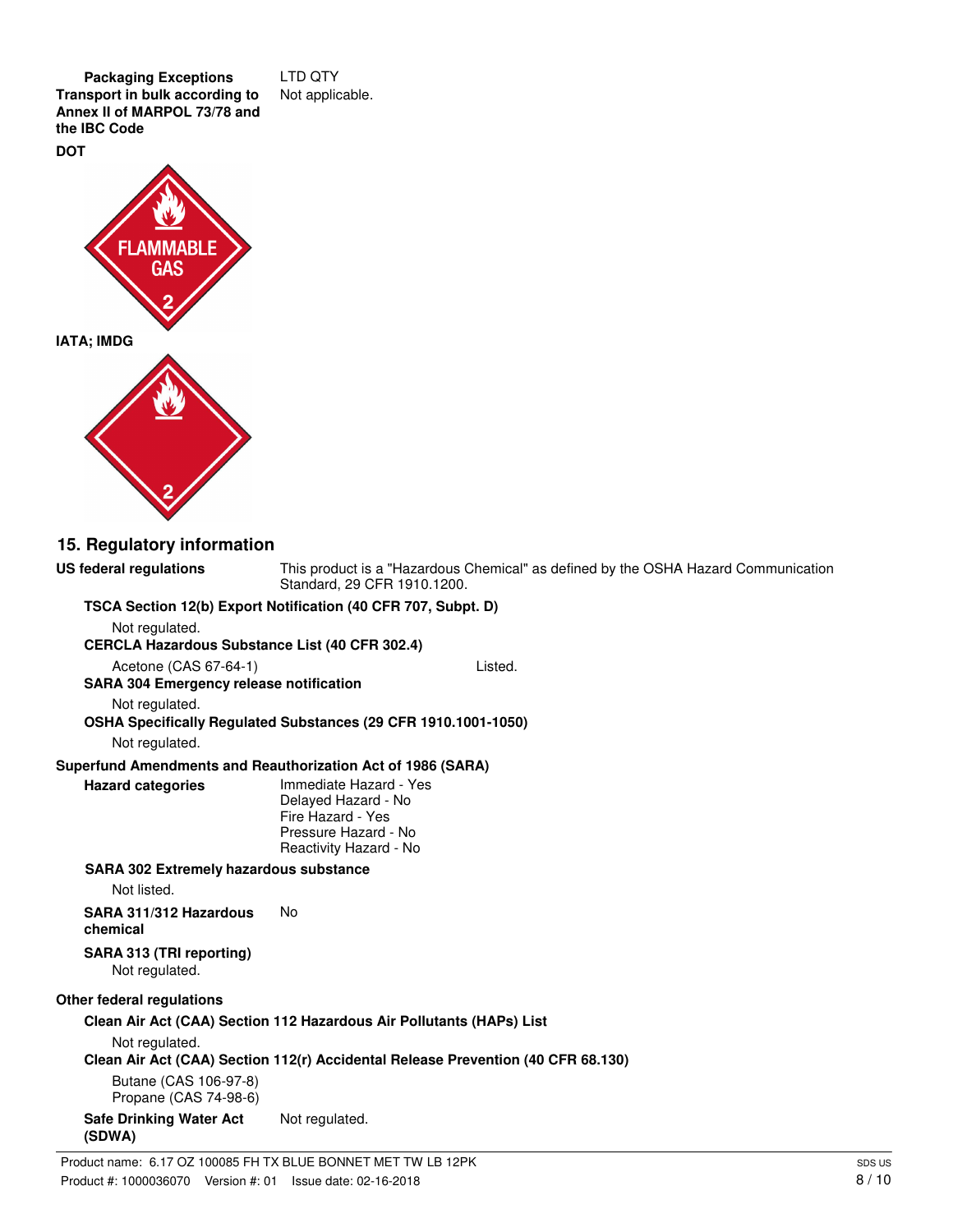| <b>Chemical Code Number</b>                    |                                                                       | Drug Enforcement Administration (DEA). List 2, Essential Chemicals (21 CFR 1310.02(b) and 1310.04(f)(2) and              |                        |
|------------------------------------------------|-----------------------------------------------------------------------|--------------------------------------------------------------------------------------------------------------------------|------------------------|
|                                                |                                                                       |                                                                                                                          |                        |
| Acetone (CAS 67-64-1)                          |                                                                       | 6532<br>Drug Enforcement Administration (DEA). List 1 & 2 Exempt Chemical Mixtures (21 CFR 1310.12(c))                   |                        |
| Acetone (CAS 67-64-1)                          |                                                                       | 35 %WV                                                                                                                   |                        |
|                                                | <b>DEA Exempt Chemical Mixtures Code Number</b>                       |                                                                                                                          |                        |
| Acetone (CAS 67-64-1)                          |                                                                       | 6532                                                                                                                     |                        |
| US state regulations                           |                                                                       |                                                                                                                          |                        |
|                                                |                                                                       | US. California Controlled Substances. CA Department of Justice (California Health and Safety Code Section 11100)         |                        |
| Not listed.                                    |                                                                       |                                                                                                                          |                        |
| (a))                                           |                                                                       | US. California. Candidate Chemicals List. Safer Consumer Products Regulations (Cal. Code Regs, tit. 22, 69502.3, subd.   |                        |
| Acetone (CAS 67-64-1)                          |                                                                       |                                                                                                                          |                        |
| Butane (CAS 106-97-8)                          |                                                                       |                                                                                                                          |                        |
| US. Massachusetts RTK - Substance List         |                                                                       |                                                                                                                          |                        |
| Acetone (CAS 67-64-1)<br>Butane (CAS 106-97-8) |                                                                       |                                                                                                                          |                        |
| Propane (CAS 74-98-6)                          |                                                                       |                                                                                                                          |                        |
|                                                | US. New Jersey Worker and Community Right-to-Know Act                 |                                                                                                                          |                        |
| Acetone (CAS 67-64-1)                          |                                                                       |                                                                                                                          |                        |
| Butane (CAS 106-97-8)                          |                                                                       |                                                                                                                          |                        |
| Propane (CAS 74-98-6)                          |                                                                       |                                                                                                                          |                        |
|                                                | US. Pennsylvania Worker and Community Right-to-Know Law               |                                                                                                                          |                        |
| Acetone (CAS 67-64-1)<br>Butane (CAS 106-97-8) |                                                                       |                                                                                                                          |                        |
| Propane (CAS 74-98-6)                          |                                                                       |                                                                                                                          |                        |
| <b>US. Rhode Island RTK</b>                    |                                                                       |                                                                                                                          |                        |
| Acetone (CAS 67-64-1)                          |                                                                       |                                                                                                                          |                        |
| Butane (CAS 106-97-8)                          |                                                                       |                                                                                                                          |                        |
| Propane (CAS 74-98-6)                          |                                                                       |                                                                                                                          |                        |
| US. California Proposition 65                  | any chemicals currently listed as carcinogens or reproductive toxins. | California Safe Drinking Water and Toxic Enforcement Act of 1986 (Proposition 65): This material is not known to contain |                        |
| <b>International Inventories</b>               |                                                                       |                                                                                                                          |                        |
| Country(s) or region                           | Inventory name                                                        |                                                                                                                          | On inventory (yes/no)* |
| Australia                                      |                                                                       | Australian Inventory of Chemical Substances (AICS)                                                                       | Yes                    |
| Canada                                         | Domestic Substances List (DSL)                                        |                                                                                                                          | Yes                    |
| Canada                                         | Non-Domestic Substances List (NDSL)                                   |                                                                                                                          | No                     |
| China                                          |                                                                       | Inventory of Existing Chemical Substances in China (IECSC)                                                               | Yes                    |
| Europe                                         | Substances (EINECS)                                                   | European Inventory of Existing Commercial Chemical                                                                       | Yes                    |
| Europe                                         |                                                                       | European List of Notified Chemical Substances (ELINCS)                                                                   | No                     |
| Japan                                          |                                                                       | Inventory of Existing and New Chemical Substances (ENCS)                                                                 | Yes                    |
| Korea                                          | Existing Chemicals List (ECL)                                         |                                                                                                                          | No                     |
| New Zealand                                    | New Zealand Inventory                                                 |                                                                                                                          | No                     |
| Philippines                                    | (PICCS)                                                               | Philippine Inventory of Chemicals and Chemical Substances                                                                | No                     |

United States & Puerto Rico Toxic Substances Control Act (TSCA) Inventory Yes

\*A "Yes" indicates that all components of this product comply with the inventory requirements administered by the governing country(s) A "No" indicates that one or more components of the product are not listed or exempt from listing on the inventory administered by the governing country(s).

#### **16. Other information, including date of preparation or last revision**

| <b>Issue date</b> | 02-16-2018 |
|-------------------|------------|
| <b>Version #</b>  | 01         |